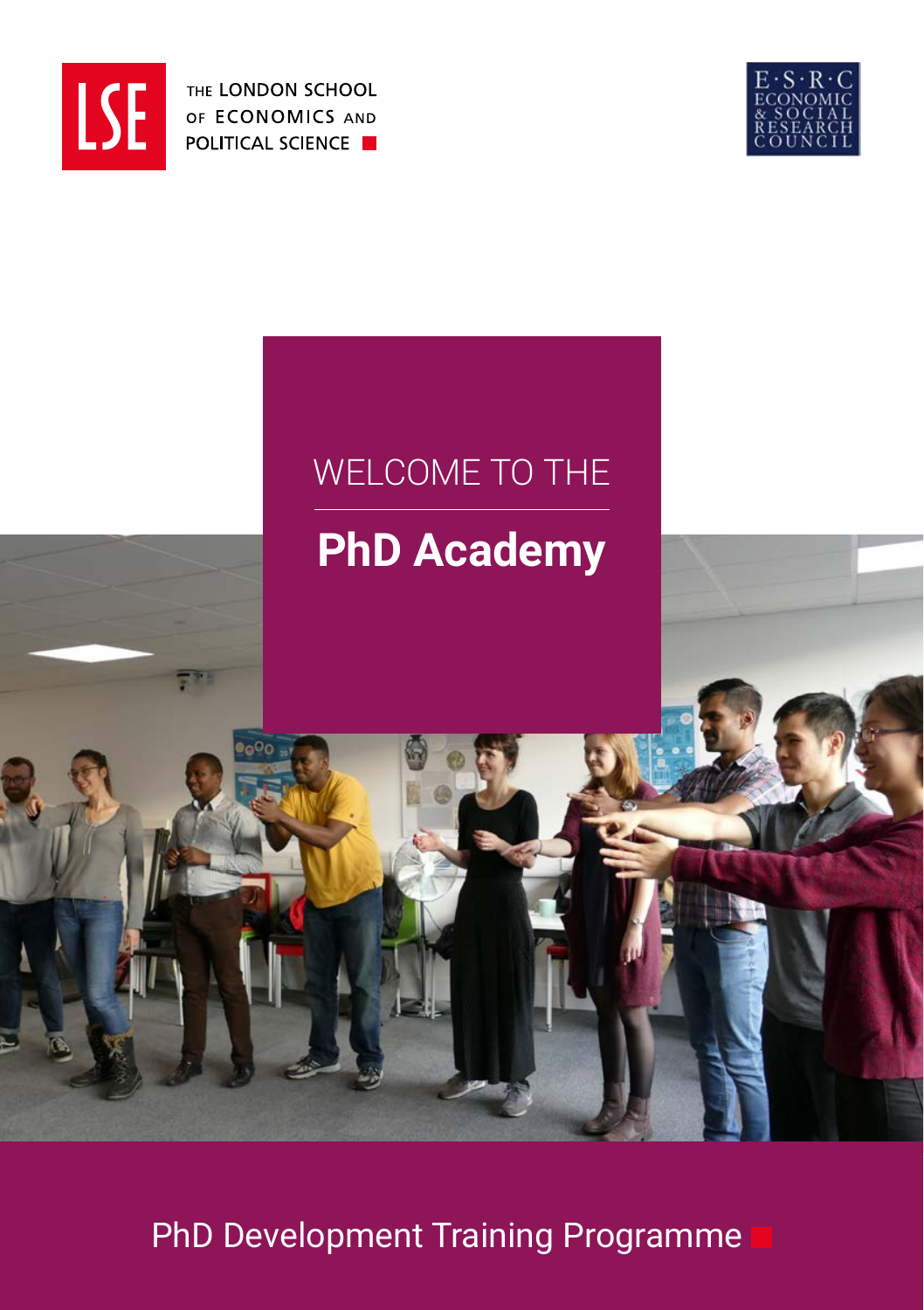# Welcome from the PhD Academy Director

Welcome to the PhD Academy's training and development programme for research students. We hope that you will come to see it as an integral part of your studies at the LSE: as a tool for enhancing your existing strengths as a researcher, for exploring new skills and for looking after your wellbeing.

The PhD is very intense and often one feels that time is in short supply. So why take on other commitments, why sign up for a session on how to interact with the media or on public speaking? As a supervisor, I used to say: "Don't waste time, just concentrate on your thesis…" But my experience over the years has really changed my way of thinking (and advising). There are several reasons why students should make the time to engage with their professional development: first, there are only so many hours that one can productively work on one's thesis, and it might actually be more productive to take a break and do something else; second, enhancing one's career and professional skills is one of the aims of any PhD programme; third, attending sessions at the PhD Academy is an opportunity to meet students from other departments, which can be intellectually refreshing.

I hope that you will take full advantage of what we have on offer. And if you have suggestions for new or different training opportunities, please let us know!

Zustani



**Professor Rita Astuti** Director of the PhD Academy and ESRC Doctoral Training Partnerships at the LSE



I love the PhD Academy. I like to go there to unwind between classes when I'm teaching as I can have a cup of tea, relax, and gather my thoughts.<sup>44</sup>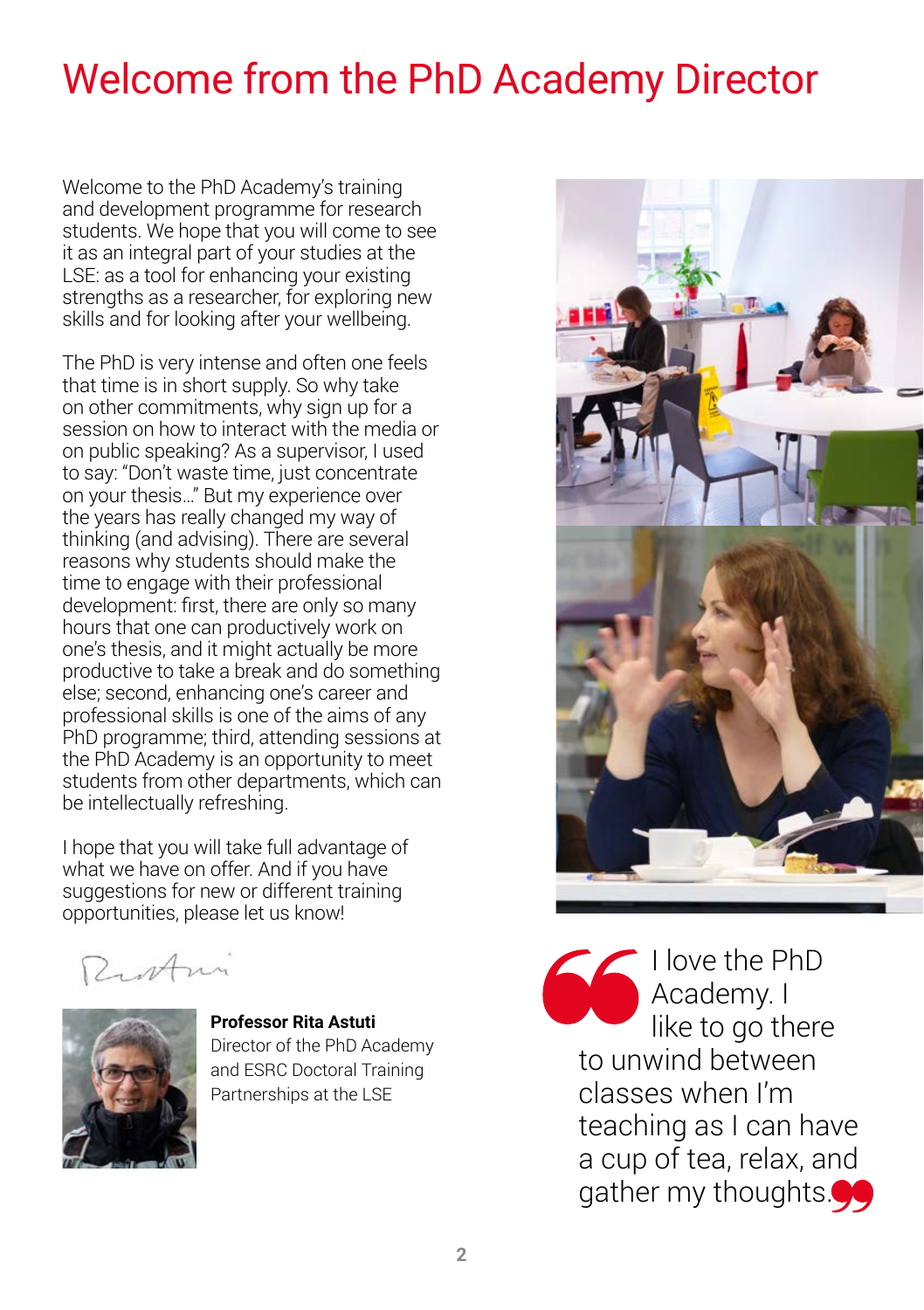# Researcher Development Framework (RDF)

The Researcher Development Framework, which was launched in September 2010, is a professional development framework for planning and supporting the personal, professional and career development of researchers. It articulates the knowledge, behaviours and attributes of successful researchers and encourages them to aspire to excellence by achieving higher levels of development. It was developed by and for researchers, in consultation with academic and non-academic employers.



The RDF is structured in four main domains, each including three sub-domains and further detailed descriptors. The four main domains of the framework are:

- **Domain A: Knowledge and intellectual abilities**
- **Domain B: Personal effectiveness**
- **Domain C: Research organisation and governance**
- **Domain D: Communication, influence and impact**

All of the training offered by the PhD Academy meets the criteria set out within the RDF. The

following pages give an overview of some of the sessions we will be offering and the domain they fit into.

Throughout the year, we deliver a bold and dynamic programme of training and this booklet can only give a flavour of what's available. More information is on the PhD Academy's website: https://info.lse.ac.uk/ current-students/phd-academy/eventscourses-and-training.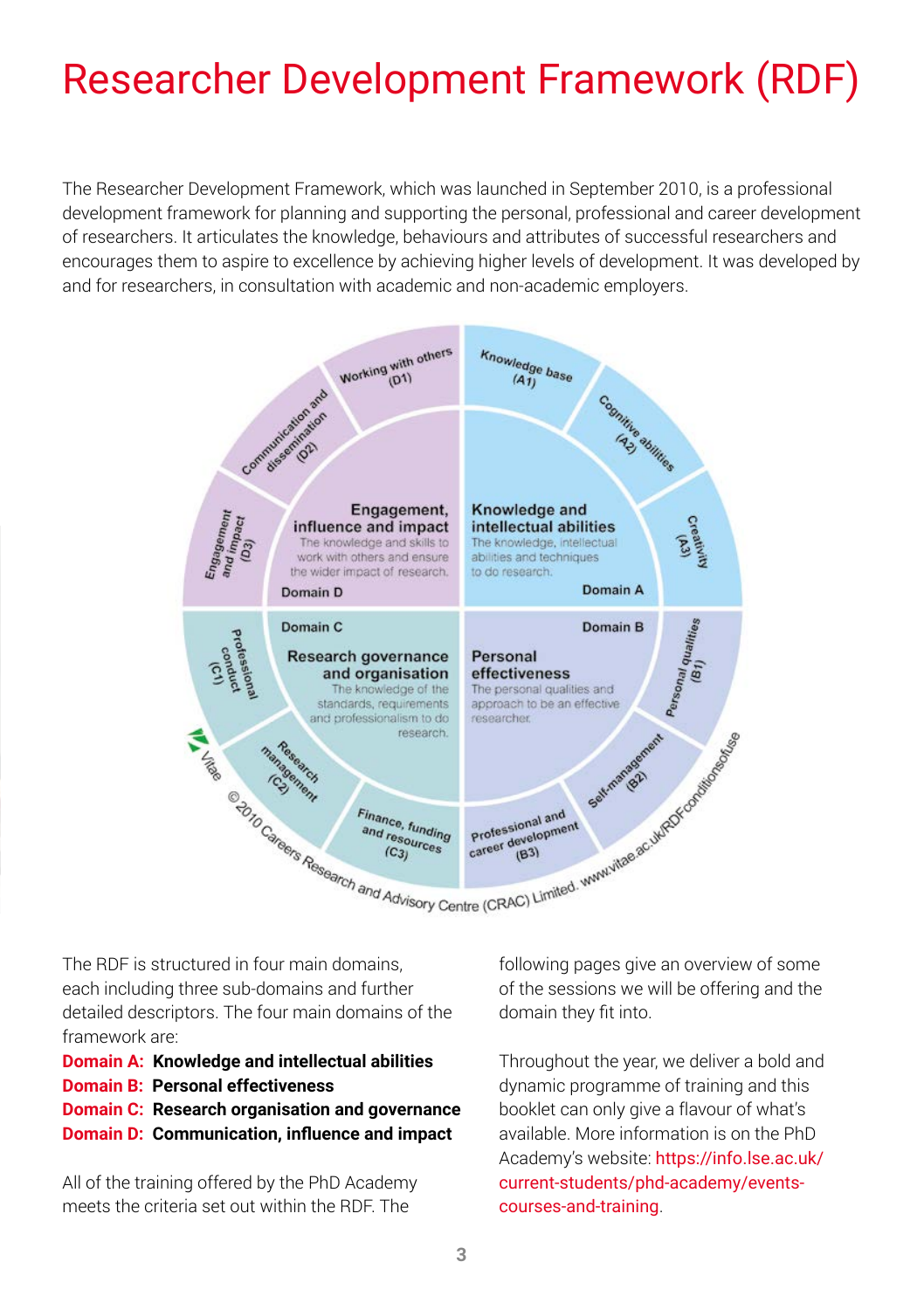# Knowledge and Intellectual Abilities

## **Writing & Blogging**

This full day workshop combines best-practice with tips and exercises to provide a quick primer on academic writing. Students should come away from this training confident in their ability to articulate ideas clearly to a range of audiences, formally and informally, through a variety of techniques.

The first part of the workshop explores some broad principles underlying academic writing  $-$  e.g., how to situate your argument within a broader literature, how to structure a coherent argument and how make your writing relevant to an array of external audiences.

The second half of the workshop looks at blogging as a tool for knowledge exchange. Students should come away from this training confident in their ability to articulate ideas clearly to a range of audiences, formally and informally, through a variety of techniques.



 $\leq$  learning how to structure my thesis was so helpful  $\bullet\bullet$ 

## **Writing for the Media**

Run by Karla Adam, a correspondent for the Washington Post and LSE alumnus, the masterclasses will include guest speakers from national newspapers and industry experts. The last session included guest speakers from the LSE press office, the Guardian and the New York **Times** 

There will be two masterclasses that cover topics ranging from story structure to writing to pitching. You will have the opportunity to have your own writing reviewed and go through reallife pitches from previous students who landed stories and figure out why they worked. Previous participants have gone on to have pieces published by the Guardian and Al Jazeera.

> I would advise anyone interested in writing for a nonacademic audience enrol on Writing for the Media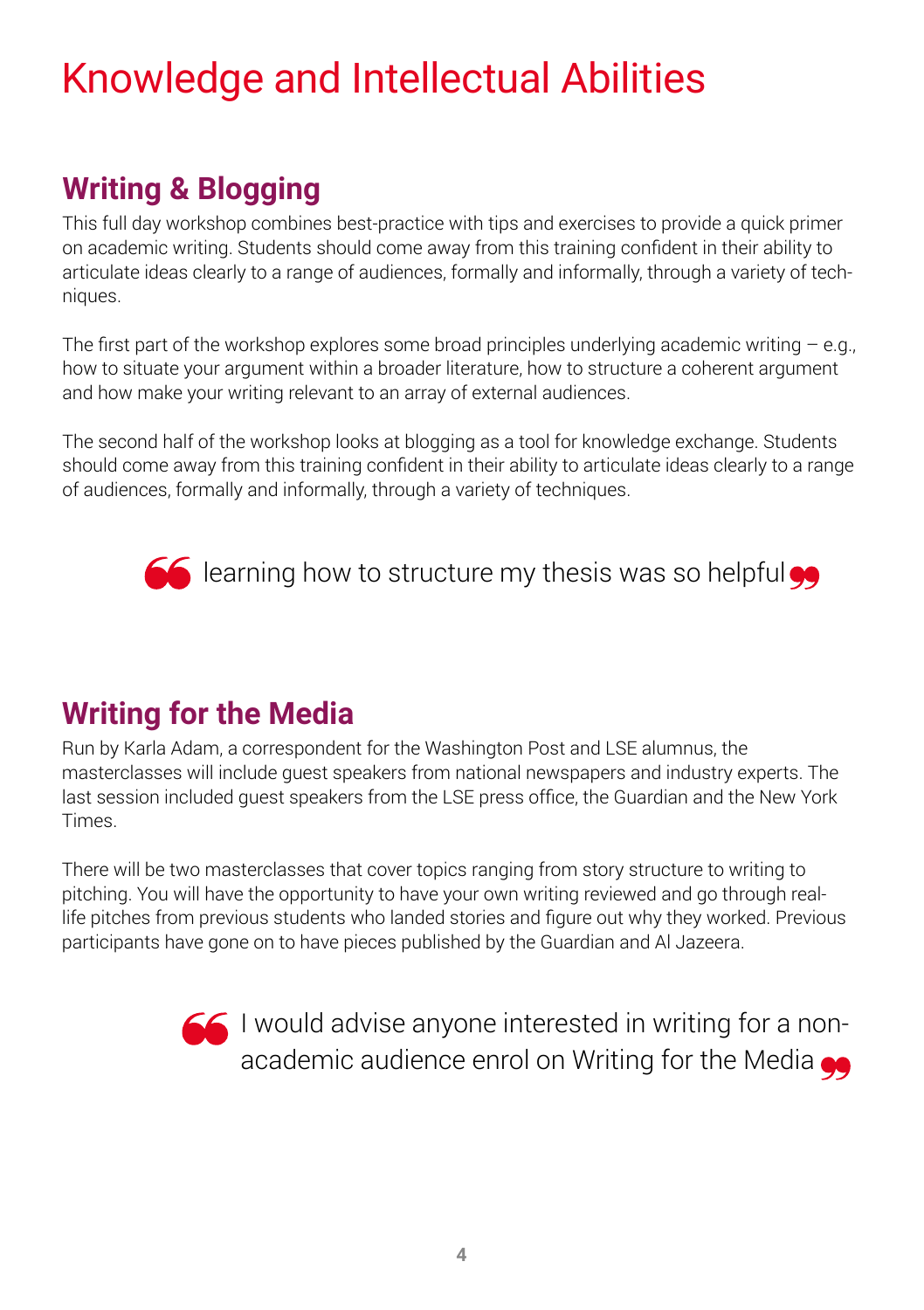

# Delia Lloyd



Delia Lloyd is a London-based communications expert with over 20 years of experience as a writer, editor and coach. She brings together an unusual mix of rigorous, analytic thinking with an authentic, accessible voice.

Delia holds a PhD. in political science from Stanford University and has taught public policy and international development at MIT and The University of Chicago. Most recently, Delia was the Head of Policy and Research Insight at BBC Media Action, the BBC's International development charity, where she oversaw commissioning, editing and disseminating all policy and research outputs. A seasoned journalist, Delia's reporting and commentaries have appeared in outlets including The New York Times, The Financial Times, The Washington Post and The BBC World Service. Delia has training in coaching, mentoring and creative facilitation.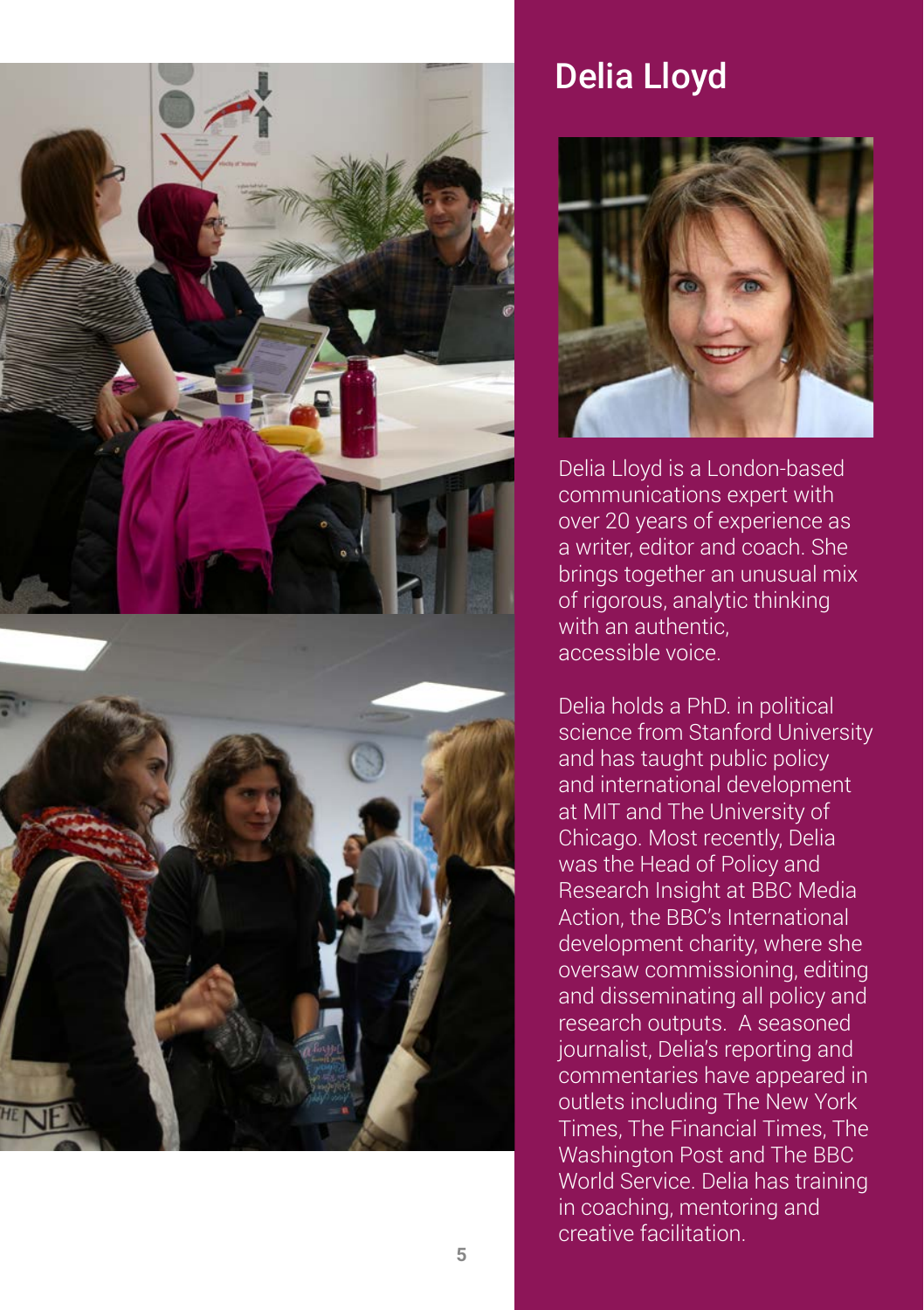# Personal Effectiveness

## **Time Management**

This session, led by Dr Claudine Provencher (Head of LSE LIFE), is designed to help PhD students manage their time most effectively and stay sane throughout the doctoral process! Claudine will draw on her own experience of being a PhD student, here at the LSE, to discuss techniques and tips to help you deal with the various demands on your time, be they working your research, teaching, working outside the LSE and/or being a parent. The session will start with a short presentation and will be followed by a Q&A.



**Time Management workshop - great tip on keeping a** bullet point journal 99

## **Wellness Workshops**

Dr Serena Sharma delivers regular wellbeing sessions for PhD students with the intention of promoting wellness in institutions of higher learning. The aim is to tailor wellness tools to the specific types of stresses that students confront - whether it's exam stress, anxiety surrounding dissertation writing, delivering academic presentations, the pressures of publishing, or applying for academic jobs. The workshops are informal, run over lunchtimes and take a holistic approach to stress.

Some of the issues covered are:

- **•** Doctoral De-Stress: Managing the Pressures of PhD Life
- **•** Wellness While Writing: Procrastination, Perfectionism and Writer's Block
- **•** Persisting with the PhD: How to Sustain Motivation During the Doctorate
- **•** All Work and No Play: How to Cultivate a Healthy Work-Life Balance
- **•** The Balancing Act: How to Effectively Juggle Your Competing Commitments
- **•** Building Confidence: Working with Your Inner Critic
- **•** Eat Well, Stress Less: Combatting Stress Through Nutrition
- **•** The Science of Stress Management: How Meditation Can Change Your Brain

 $\leq$  these workshops are great for sharing experiences with other students 99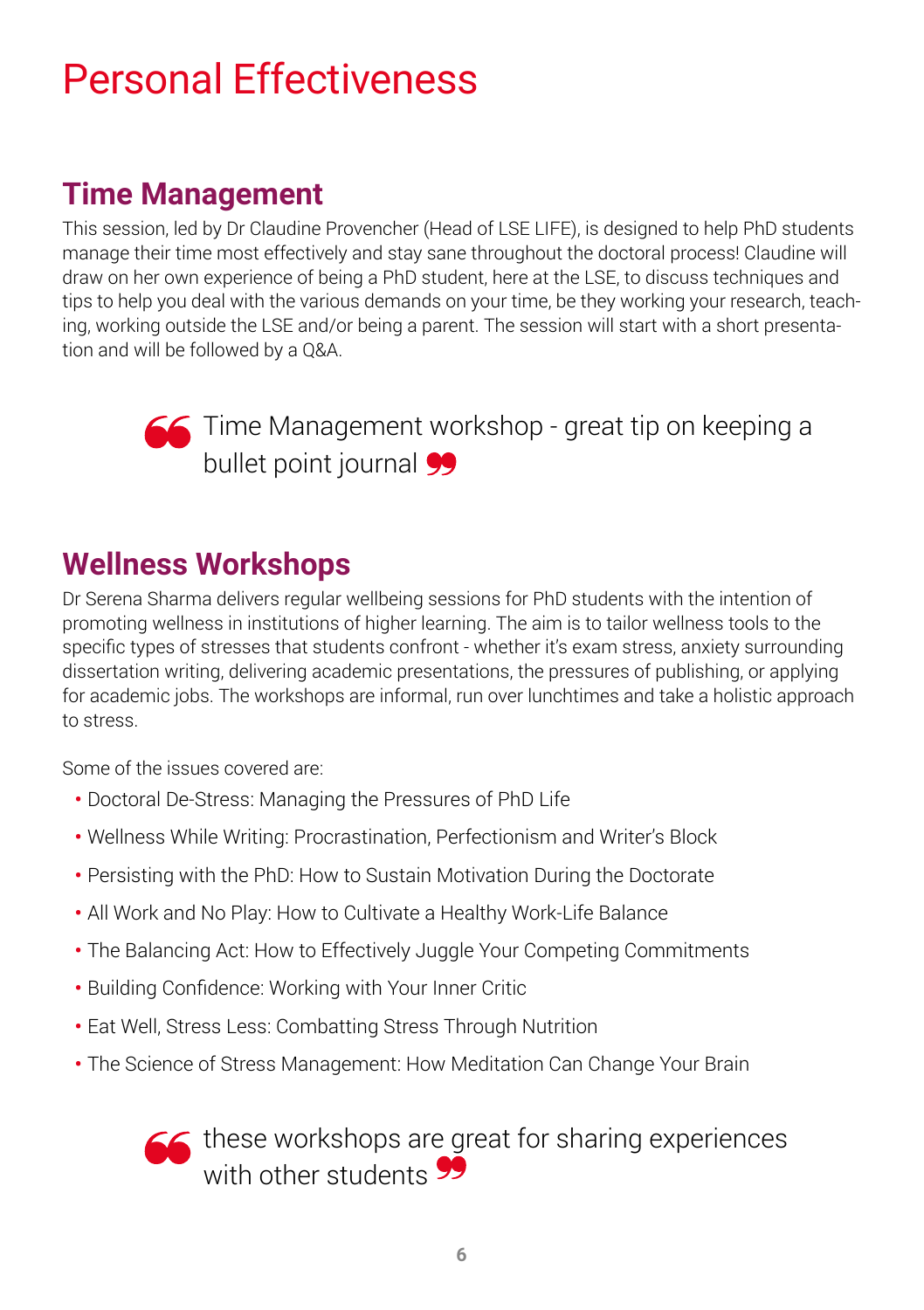# Research Organisation and Governance

## **Project Management**

While a PhD can be seen as a project, a temporary set of planned tasks done to achieve a specific aim, how can you manage it effectively to get your PhD done? Moreover, how can you manage multiple projects at once, from completing your research and thesis, to teaching successfully and attending seminars and conferences?

This one-day course aims to help you develop the relevant aspects of formal Project Management theory to give you a practical toolkit to use throughout your PhD. Outcomes include:

- **•** Knowing how to plan your projects
- **•** Knowing how to work well with others to complete projects
- **•** Knowing how to manage your procrastination to get the project done
- **•** Knowing how to cope and get back in control when things go wrong

**STA** Structure of the Project Management workshop helped me to organise my own thoughts and ideas

## **Ethics training**

The PhD Academy hosts a programme entitled 'Hot topics in research ethics'. This comprises monthly sessions, led, usually, by an LSE academic, on issues relating to research ethics. These two-hour training sessions are informal, with a focus on discussion. Topics may vary from year to year, but currently include:

- **•** Gathering qualitative data: the ethics of informed consent
- **•** Conducting sensitive interviews
- **•** Ethical issues when conducting research in developing countries
- **•** Use of deception in research
- **•** Ethical and other legal issues of using social media data in research
- **•** Ethical issues in ethnographic research
- **•** Ethical considerations and safeguards when working with children

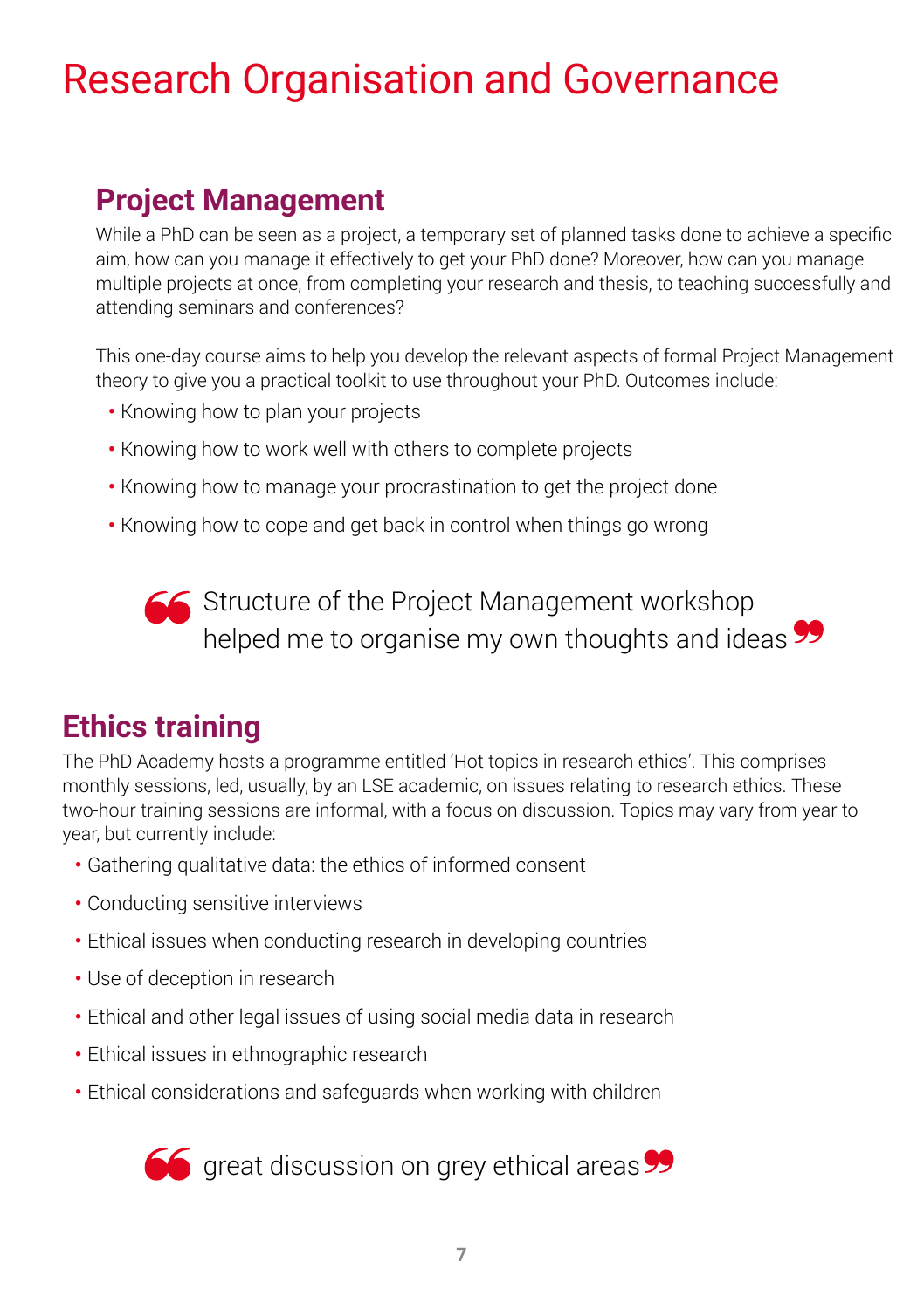# Communication, Influence and Impact

## **Broadcast Media Training**

A media and communications workshop designed to ensure that, the next time you address a live mic, a rolling camera, an audience or an interview panel, you're equipped to get your message across effectively. This session covers a range of communication and broadcast skills including: taking control of your interview, developing and amplifying your messages, building confidence and presence, and dealing with hostile media or curveball questions.

This workshop will break down some interview examples and look at the media environment, exploring the different types of interview and how to best prepare for each one. By the end of the session, you will have the confidence and ability to take media requests - even at short notice.



I learned a huge deal about the mechanics of how being interviewed works

## **Public Speaking Workshop**

A half-day workshop that plunges participants into a fun and fast-paced introduction public speaking. Ideal for students who may lack confidence, struggle with nerves or simply those who require experience communicating to a multi-disciplinary audience.

This workshop is suitable for students of all levels. Participants should come open, ready to move (to their ability) and willing to have fun. They should also be prepared to talk for 5 minutes about an area of their research. By the end of the session, students will leave with an understanding of what it takes to give a successful presentation and what they need to achieve in order to present themselves in public with confidence, style and good humour.

> $\leq$  so useful to understand the idea of watchable personality and public speaking as a skill o

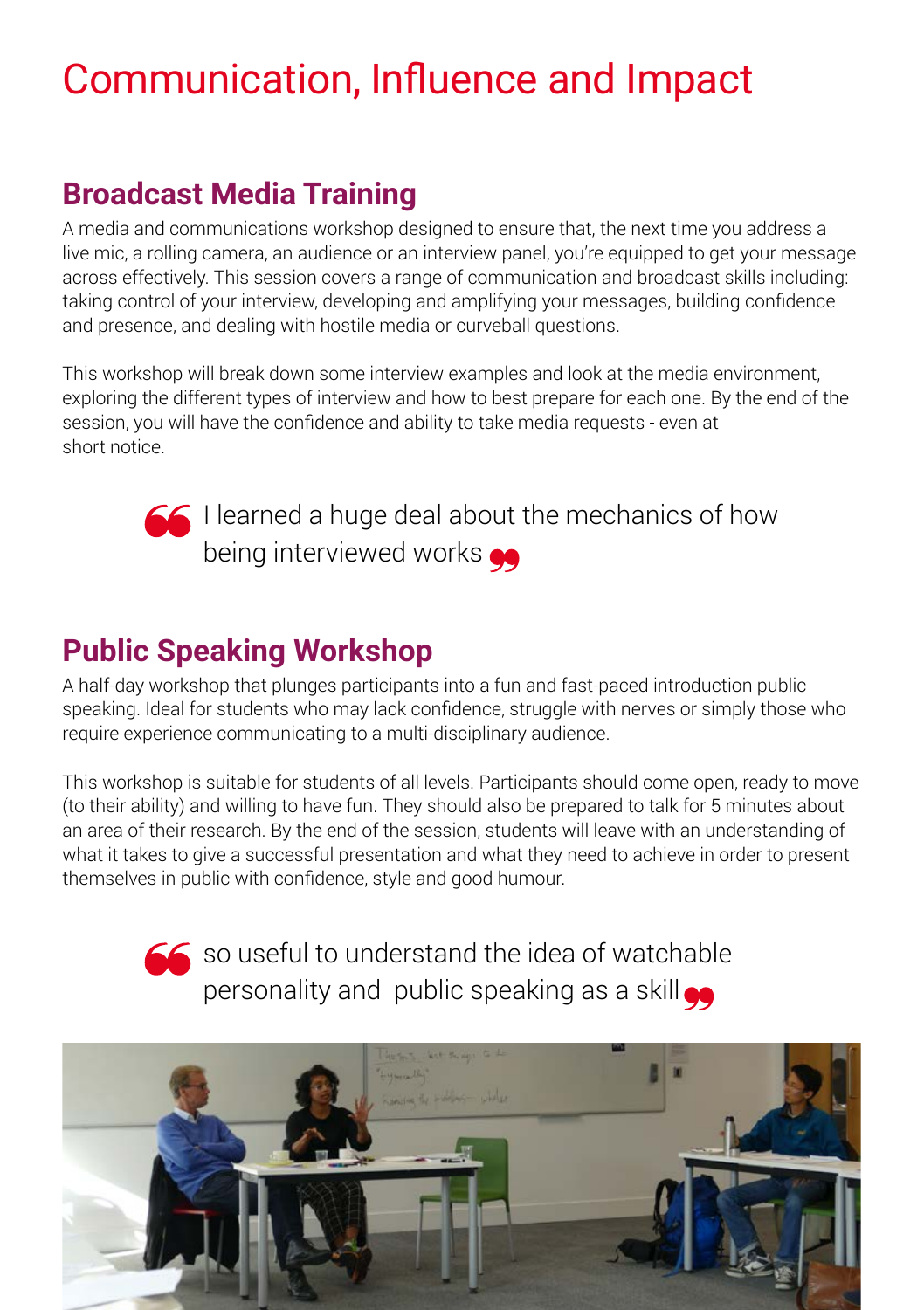## Rachel Shabi

## **Documentary Film Making**

This workshop provides an introduction to documentary filmmaking approaches. The session will present an overview of different storytelling styles and provide participants with hands-on opportunities to practise technical aspects of documentary filmmaking.

We'll be considering:

- **•** Researching and developing a project
- **•** Preparing for a shoot
- **•** Sound recording
- **•** Interview techniques
- **•** Shooting for the edit
- **•** The language of filmmaking cutaways, camera movements, types of shots

**The practical aspects** of film making such as going out for shooting and group discussion of work



Rachel Shabi is award-winning political journalist, author and broadcaster, who has reported extensively on the Israeli-Palestinian conflict, including from the region for The Guardian for five years . Rachel contributes to a variety of international publications, including The New York Times, the Times, the Independent, Al Jazeera English, BuzzFeed, the New Statesman and the Nation.

She regularly contributes to news debates, papers reviews and on programmes such as the Andrew Marr Show, BBC Newsnight, Dateline London, Daily Politics and CNN Talk. Rachel is also a media and communications consultant, working with clients including international NGOs, thinktanks and academics to develop and enhance media and presentation skills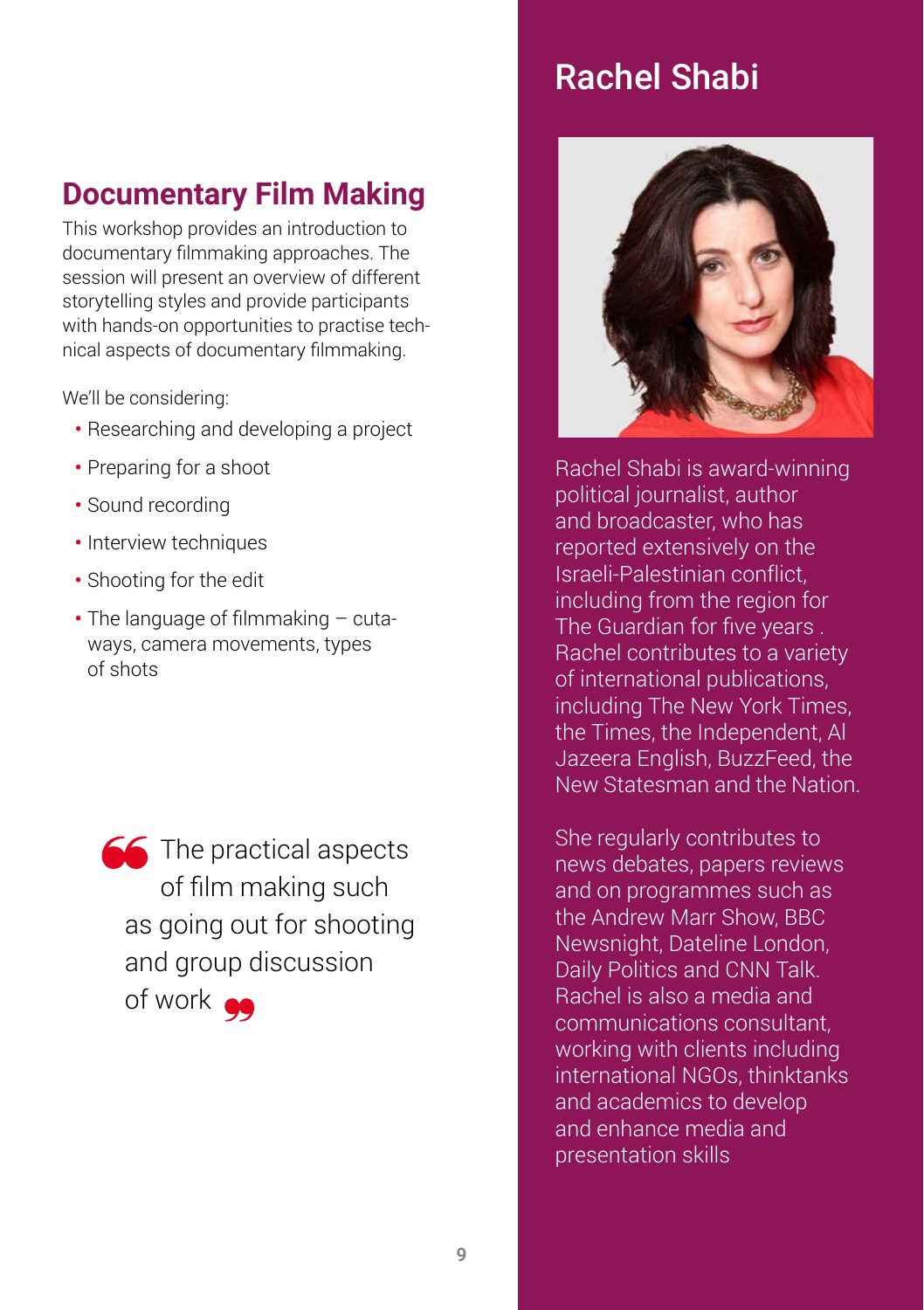## **1-2-1 Sessions**

As well as the regular termly workshops that we offer, students have the opportunity to sign up for a variety of 1-2-1 sessions with some of our regular trainers. The writing coaching allows students to submit a piece of work prior to the session and the coach will provide detailed feedback on how to improve the presentation and style. The public speaking session gives students the chance to work on a particular presentation and builds confidence in developing their unique public speaking persona.

I would have never dared to make such a speech without Anna's help  $\bullet\bullet$ 

### **Well-being and Student led events**

The PhD Academy has two qualified coaches who work with students on a confidential basis over a range of issues that may come up during the four years of the programme. We also deliver a range of workshops that take a holistic approach to stress and to assist students in managing the pressures they face.

We encourage students to apply for funding from the PhD Academy to enable cohort building. In previous years students have organised a conference on the theme of Data and Disorder in collaboration with students from the Oxford Internet Institute. The PhD Academy have provided support to students who have set up Structured Writing Days allowing them to use the teaching room and funding refreshments.



I have developed assertiveness and confidence in my research as a result of the coaching sessions  $\bullet$ 

## Anna Tobert



Anna is a dynamic and creative public speaking coach. Her holistic and supportive approach enables participants to find their own voice, combat nerves and emboldens them to become powerful and engaging speakers. She is passionate about encouraging her students to uncover and embrace their own individuality on the path to developing their unique public speaking persona.

Anna's skills are drawn from over 10 years' experience as a performer, improviser and clown. She trained at the internationally renowned theatre schools, Ecole Philippe Gaulier and Ecole Jacques Lecoq, Paris and has worked both nationally and internationally. Uniquely she is able to combine practical theatre experience with a high academic record, having completed an MPhil at the University of Cambridge and an MA (Hons) from Edinburgh University.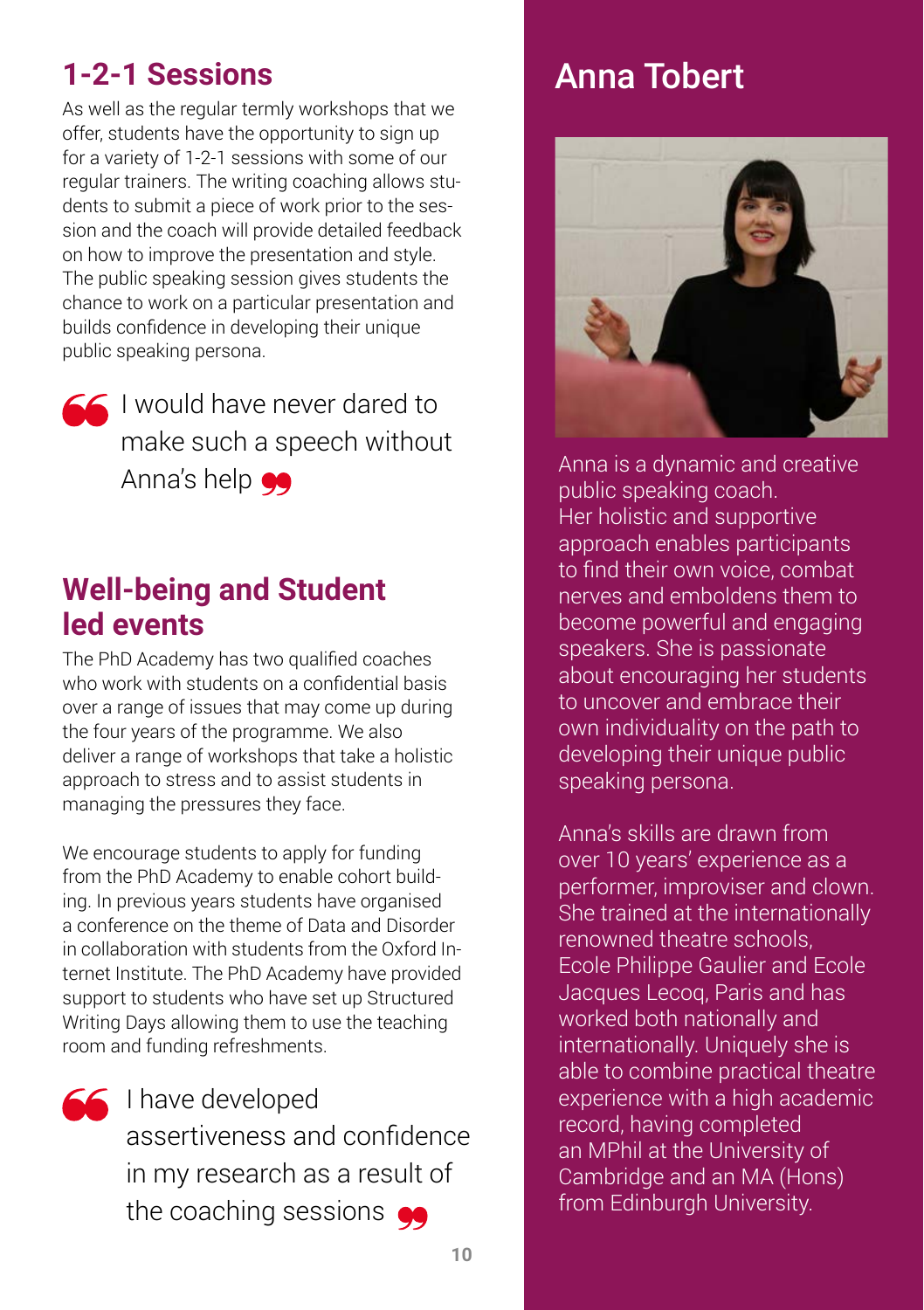# Other Resources

Colleagues across the School work with and provide support to PhD students. Some provide drop-in or bookable sessions at the PhD Academy and others can be contacted directly.

**Financial Support Office** – Tuesdays 12-1, Thursdays 1-2 (drop in) **Careers** - Wednesday and Friday afternoons (appointments) **Language Centre** – Monday, Wednesday and Friday – 12-1 (appointments) **International Students Visa Advice Team** – Mondays 11-12, Thursdays 3-4 (drop-in and appointments) **Methodology** – Thursdays,  $10 - 12$  (drop-in)

#### **Publishing**

You can arrange with the Library, for help and advice on publishing and sharing your academic work. Contact L.Lambe@lse.ac.uk

### **Knowledge Exchange and Impact (KEI) funding for PhD students**

Enhance your potential for impact by engaging and communicating with non-academics, at any point through your research project not just at the end.

As a PhD student you can apply for up to £2k towards your KEI activities. Find out more about the KEI Fund and get KEI inspiration at lse.ac.uk/kei

### **Students' Union**

LSE Students' Union works with all students and can provide advice and support. There are two posts specific to research students – Graduate Teaching Assistant Officer and PhD Officer.

### **Disability and Wellbeing Service**

DWS are the central hub for all students who are disabled, have a long-term medical condition, have a mental health condition or have a specific learning difficulty (such as dyslexia or dyspraxia).

They support LSE in its commitment to enabling all students to achieve their full potential in an environment characterised by dignity and mutual respect. We aim to ensure that all individuals are treated equitably.

### **Student Counselling**

A free and confidential service offering individual, pre-booked appointments, daily drop-in sessions and a series of group workshops and other events throughout the year.

### **Peer to Peer Support**

LSE Peer Supporters include LSE PhD students who have been trained to provide confidential listening support to their peers and are available to all research students.

### **LSE LIFE**

LSE Life provide a range of support sessions, events, advice and workshops that are available to PhD students.